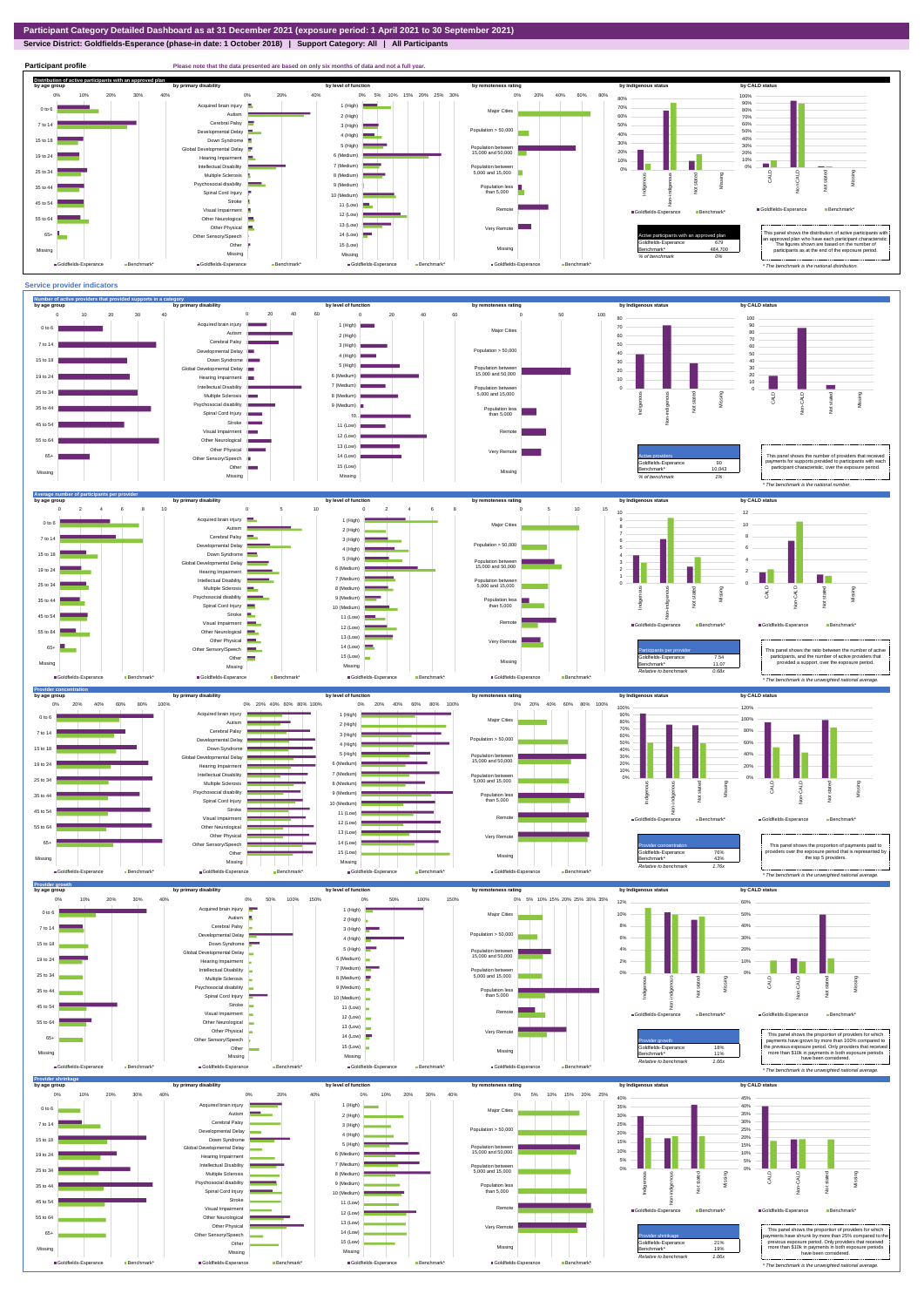**Service District: Goldfields-Esperance (phase-in date: 1 October 2018) | Support Category: All | All Participants**



| <b>Support category</b>        | Active participants with<br>approved plans | <b>Active providers</b>        | <b>Participants</b><br>per provider | Provider<br>concentration | Provider<br>arowth | Provider<br>shrinkage | <b>Total plan</b><br>budgets (\$m) | Payments (\$m)                  | <b>Utilisation</b> | Outcomes indicator on<br>choice and control | Has the NDIS helped with<br>choice and control? |
|--------------------------------|--------------------------------------------|--------------------------------|-------------------------------------|---------------------------|--------------------|-----------------------|------------------------------------|---------------------------------|--------------------|---------------------------------------------|-------------------------------------------------|
|                                |                                            |                                |                                     |                           |                    |                       |                                    |                                 |                    |                                             |                                                 |
| Core                           |                                            |                                |                                     |                           |                    |                       |                                    |                                 |                    |                                             |                                                 |
| Consumables                    | 406                                        | 30                             | 13.5                                | 89%                       | 0%                 | 50%                   | 0.4                                | 0.3                             | 63%                | 44%                                         | 63%                                             |
| <b>Daily Activities</b>        | 320                                        | 29                             | 11.0                                | 96%                       | 0%                 | 7%                    | 10.5                               | 8.3                             | 79%                | 40%                                         | 63%                                             |
| Community                      | 367                                        | 25                             | 14.7                                | 95%                       | 17%                | 17%                   | 5.1                                | 2.5                             | 49%                | 38%                                         | 60%                                             |
| Transport                      | 250                                        |                                | 50.0                                | 100%                      | 0%                 | 0%                    | 0.4                                | 0.3                             | 87%                | 38%                                         | 62%                                             |
| Core total                     | 566                                        | 46                             | 12.3                                | 95%                       | 5%                 | 16%                   | 16.5                               | 11.4                            | 69%                | 44%                                         | 61%                                             |
|                                |                                            |                                |                                     |                           |                    |                       |                                    |                                 |                    |                                             |                                                 |
| <b>Capacity Building</b>       |                                            |                                |                                     |                           |                    |                       |                                    |                                 |                    |                                             |                                                 |
| Choice and Control             | 449                                        | 28                             | 16.0                                | 93%                       | $0\%$              | 0<br>$0\%$            | 0.4                                | 0.4                             | 95%                | 43%                                         | 64%                                             |
| <b>Daily Activities</b>        | 655                                        | 36                             | 18.2                                | 88%                       | 15%                | 15%                   | 4.4                                | 2.1<br><b>Contract Contract</b> | 49%                | 44%                                         | 62%                                             |
| Employment                     | 43                                         |                                | 10.8                                | 100%                      | 0%                 | 0%                    | 0.3                                | 0.1                             | 22%                | 26%                                         | 75%                                             |
| Relationships                  | 67                                         | <b>Contract Contract</b>       | 7.4                                 | 100%                      | 0%                 | $0\%$                 | 0.4                                | 0.1                             | 27%                | 3%                                          | 65%                                             |
| Social and Civic               | 74<br><b>Contract</b>                      | 10<br><b>Contract Contract</b> | 7.4                                 | 100%                      | 0%                 | 0%                    | 0.3                                | 0.1                             | 22%                | 28%                                         | 65%                                             |
| Support Coordination           | 610<br>                                    | 39<br>-------                  | 15.6<br>                            | 77%<br>.                  | 13%<br>---------   | 13%<br>               | 12<br>.                            | 0.5<br>---------                | 41%<br>--------    | 43%<br>--------                             | 60%<br>----------                               |
| <b>Capacity Building total</b> | 674                                        | 61                             | 11.0                                | 79%                       | 14%                | 9%                    | 7.2                                | 3.3                             | 46%                | 44%                                         | 60%                                             |
| Capital                        |                                            |                                |                                     |                           |                    |                       |                                    |                                 |                    |                                             |                                                 |
| Assistive Technology           | 159<br><b>Contract Contract</b>            | 24                             | 6.6                                 | 88%                       | 50%                | 33%                   | 1.0                                | 0.4                             | 40%                | 57%                                         | 59%                                             |
| Home Modifications             | 26                                         |                                | 5.2                                 | 100%                      | 0%                 | 0%                    | 0.2                                | 0.1                             | 57%                | 56%                                         | 59%                                             |
| <b>Capital total</b>           | <br>165                                    | -------<br>26                  | -------<br>6.3                      | -------<br>87%            | -------<br>50%     | <br>33%               | .<br>1.2                           | .<br>0.5                        | -------<br>43%     | <br>56%                                     | -------<br>59%                                  |
|                                |                                            |                                |                                     |                           |                    |                       |                                    |                                 |                    |                                             |                                                 |
| Missing                        |                                            |                                | 0.0                                 | 0%                        | 0%                 | 0%                    | 0.0                                | 0.0                             | 0%                 | 0%                                          | $0\%$                                           |
| All support categories         | 679                                        | 90                             | 7.5                                 | 88%                       | 18%                | 21%                   | 24.8                               | 15.2                            | 61%                | 44%                                         | 60%                                             |

| <b>Indicator definitions</b>                                                                                                                        |                                                                                                                                                                                                                                                                                                                                                                                                                                                                                                                                                                                                                                                                                                                                                                                                                 |
|-----------------------------------------------------------------------------------------------------------------------------------------------------|-----------------------------------------------------------------------------------------------------------------------------------------------------------------------------------------------------------------------------------------------------------------------------------------------------------------------------------------------------------------------------------------------------------------------------------------------------------------------------------------------------------------------------------------------------------------------------------------------------------------------------------------------------------------------------------------------------------------------------------------------------------------------------------------------------------------|
| Active participants with approved plans                                                                                                             | Number of active participants who have an approved plan and reside in the service district / have supports relating to the support category in their plan.                                                                                                                                                                                                                                                                                                                                                                                                                                                                                                                                                                                                                                                      |
| <b>Active providers</b><br><b>Participants per provider</b><br><b>Provider concentration</b><br><b>Provider growth</b><br><b>Provider shrinkage</b> | Number of providers that received payments for supports provided to participants within the service district / support category, over the exposure period.<br>Ratio between the number of active participants and the number of active providers.<br>Proportion of provider payments over the exposure period that were paid to the top 10 providers.<br>Proportion of providers for which payments have grown by more than 100% compared to the previous exposure period. Only providers that received more than \$10k in payments in both exposure periods have been considered.<br>Proportion of providers for which payments have shrunk by more than 25% compared to the previous exposure period. Only providers that received more than \$10k in payments in both exposure periods have been considered. |
| <b>Total plan budgets</b><br><b>Payments</b><br><b>Utilisation</b>                                                                                  | Value of supports committed in participant plans for the exposure period.<br>Value of all payments over the exposure period, including payments to providers, payments to participants, and off-system payments (in-kind and Younger People In Residential Aged Care (YPIRAC)).<br>Ratio between payments and total plan budgets.                                                                                                                                                                                                                                                                                                                                                                                                                                                                               |
| Outcomes indicator on choice and control<br>Has the NDIS helped with choice and control?                                                            | Proportion of participants who reported in their most recent outcomes survey that they choose who supports them.<br>Proportion of participants who reported in their most recent outcomes survey that the NDIS has helped with choice and control.                                                                                                                                                                                                                                                                                                                                                                                                                                                                                                                                                              |
|                                                                                                                                                     | The green dots indicate the top 10 percentile of service districts / support categories when ranked by performance against benchmark for the given metric. In other words, performing relatively well under the given metric.<br>The red dots indicate the bottom 10 percentile of service districts / support categories when ranked by performance against benchmark for the given metric. In other words, performing relatively poorly under the given metri                                                                                                                                                                                                                                                                                                                                                 |
|                                                                                                                                                     | Note: A higher score is considered to be 'good' performance under some metrics. For example, a high utilisation rate is a sign of a functioning market where participants have access to the supports they need.<br>For other metrics, a lower score is considered to be 'good' performance. For example, a low provider concentration is a sign of a competitive market.                                                                                                                                                                                                                                                                                                                                                                                                                                       |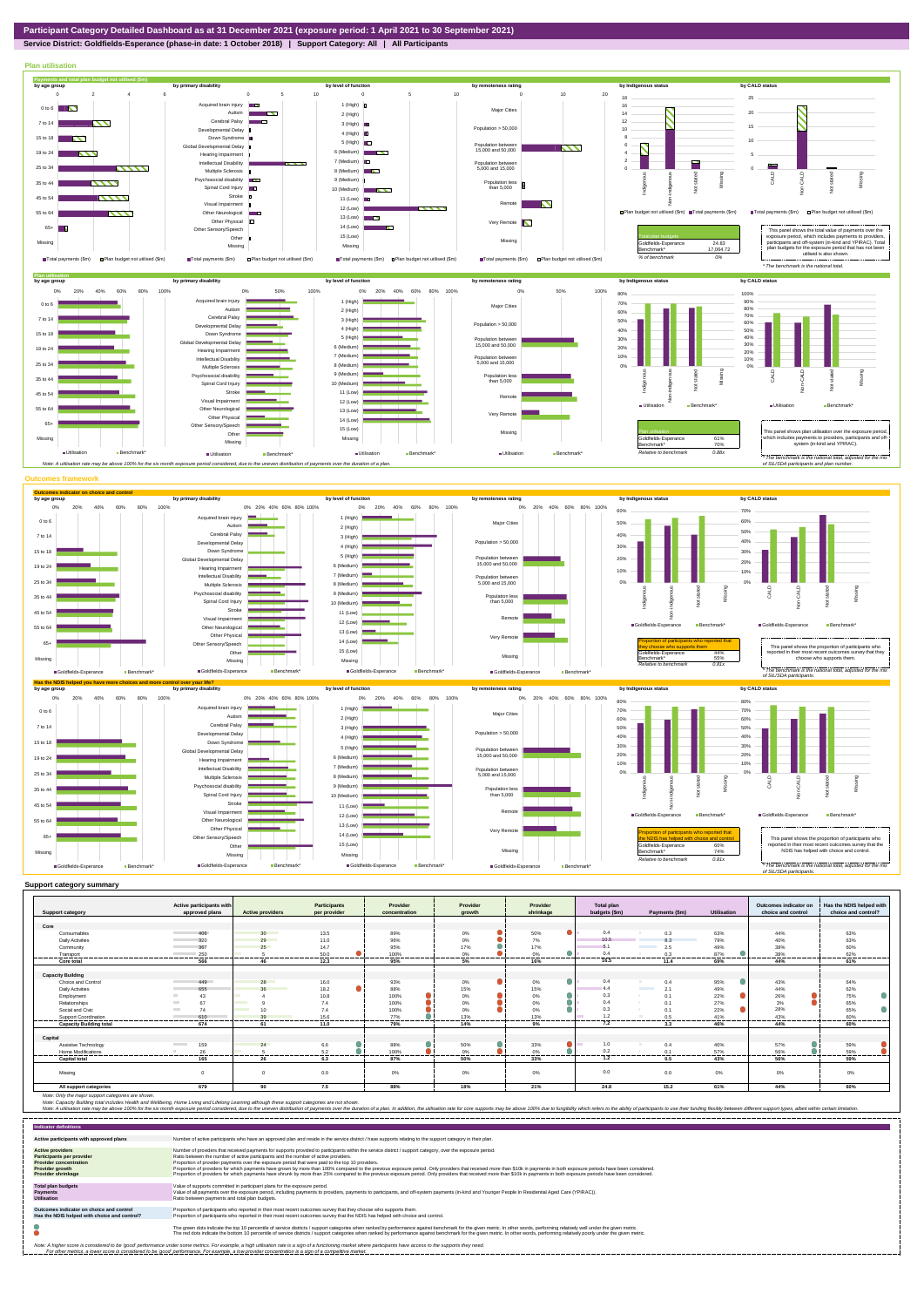**Service District: Goldfields-Esperance (phase-in date: 1 October 2018) | Support Category: All | Participants Receiving SIL/SDA**





Benchmark\* 11.07 *Relative to benchmark 0.68x ^ This metric is for all participants and not*  The benchmark is the unweighted national ave *participants and not only participants receiving SIL/SDA.* provided a support, over the exposure period. *only participants receiving SIL/SDA.*

Missing ■ Goldfields-Esperance Benchmark\*



 $\blacksquare$  Goldfields-Esperance  $\blacksquare$  Benchmark  $\blacksquare$ 



Missing

Missing

Goldfields-Esperance Benchmark\*

**B**Goldfields-Esperance **BR**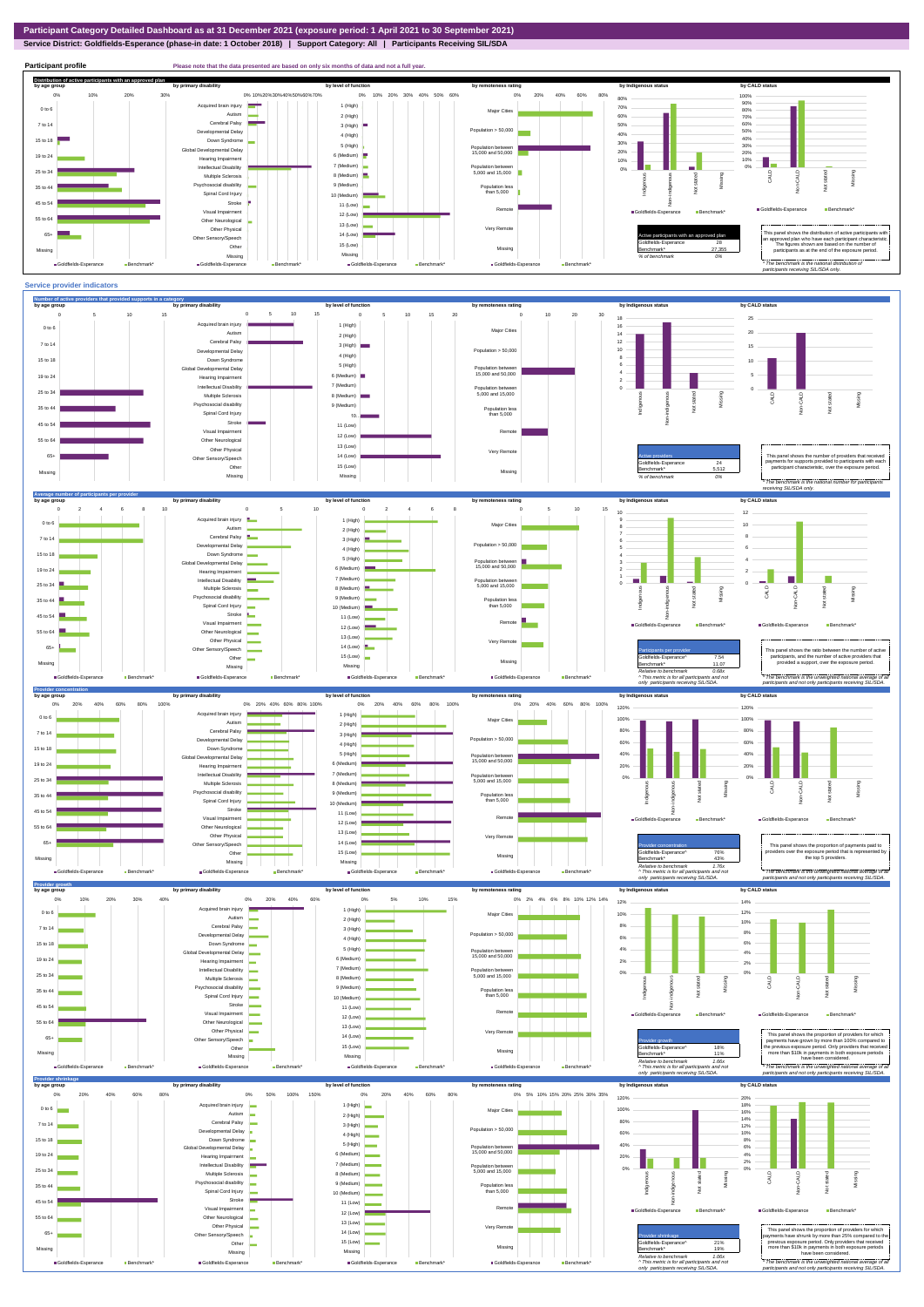**Service District: Goldfields-Esperance (phase-in date: 1 October 2018) | Support Category: All | Participants Receiving SIL/SDA**



| <b>Support category</b>        | Active participants with<br>approved plans | <b>Active providers</b>  | Participants<br>per provider | Provider<br>concentration | Provider<br>arowth                    | Provider<br>shrinkage                   | <b>Total plan</b><br>budgets (\$m) | Payments (\$m)      | Utilisation    | Outcomes indicator on<br>choice and control | Has the NDIS helped with<br>choice and control? |
|--------------------------------|--------------------------------------------|--------------------------|------------------------------|---------------------------|---------------------------------------|-----------------------------------------|------------------------------------|---------------------|----------------|---------------------------------------------|-------------------------------------------------|
|                                |                                            |                          |                              |                           |                                       |                                         |                                    |                     |                |                                             |                                                 |
| Core                           |                                            |                          |                              |                           |                                       |                                         |                                    |                     |                |                                             |                                                 |
| Consumables                    | 26                                         | $7^{\circ}$              | 3.7                          | 100%                      | $0\%$                                 | 0%                                      | 0.1                                | 0.0                 | 46%            | 4%                                          | 65%                                             |
| <b>Daily Activities</b>        |                                            |                          | 4.5                          | 100%                      | 0%                                    | 25%                                     | 4.2                                | 39                  | 93%            | 4%                                          | 67%                                             |
| Community                      |                                            | $\mathbf{R}$             | 3.4                          | 100%                      | 20%                                   | 20%                                     | 0.9                                | <b>COLOR</b><br>0.4 | 44%            | 4%                                          | 67%                                             |
| Transport                      | 27                                         |                          | 0.0<br>-------               | 0%                        | 0%<br>------                          | 0%                                      | 0.0<br>.                           | 0.0                 | 35%<br>------- | 4%<br>------                                | 67%                                             |
| Core total                     | 28                                         | 14                       | 2.0                          | 100%                      | 0%                                    | 43%                                     | 5.2                                | 4.4                 | 84%            | 4%                                          | 68%                                             |
|                                |                                            |                          |                              |                           |                                       |                                         |                                    |                     |                |                                             |                                                 |
| <b>Capacity Building</b>       |                                            |                          |                              |                           |                                       |                                         |                                    |                     |                |                                             |                                                 |
| Choice and Control             | 15                                         |                          | 5.0                          | 100%                      | 0%                                    | 0%                                      | 0.0                                | 0.0                 | 115%           | 7%                                          | 73%                                             |
| <b>Daily Activities</b>        | 28                                         |                          | 5.6                          | 100%                      | 0%                                    | 0%                                      | 0.2                                | 0.1                 | 32%            | 4%                                          | 68%                                             |
| Employment                     |                                            |                          | 0.0                          | 0%                        | $0\%$                                 | 0%                                      | 0.0                                | 0.0                 | $0\%$          | 0%                                          | 100%                                            |
| Relationships                  |                                            | <b>Contract Contract</b> | 2.0                          | 100%                      | 0%                                    | 0%                                      | 0.0                                | 0.0                 | 29%            | 0%                                          | 50%                                             |
| Social and Civic               |                                            |                          | 0.0                          | $0\%$                     | 0%                                    | 0%                                      | 0.0                                | 0.0                 | 68%            | 0%                                          | 100%                                            |
| Support Coordination           | 28                                         |                          | 2.8                          | 100%                      | 0%                                    |                                         | 0.1                                |                     | 37%            | 4%                                          | 68%                                             |
| <b>Capacity Building total</b> | --------------------------<br>28           | ---------<br>12          | ---------<br>2.3             | ----------<br>98%         | ----------<br>--------------<br>$0\%$ | ----------<br>----------------<br>$0\%$ | 0.4                                | -------<br>0.1      | .<br>37%       | <br>4%                                      | ----------<br>68%                               |
|                                |                                            |                          |                              |                           |                                       |                                         |                                    |                     |                |                                             |                                                 |
| Capital                        |                                            |                          |                              |                           |                                       |                                         |                                    |                     |                |                                             |                                                 |
| Assistive Technology           | 17<br><b>Contract Contract</b>             |                          | 3.4                          | 100%                      | 0%                                    | 0%                                      | 0.1                                | 0.1                 | 77%            | 0%                                          | 40%                                             |
| Home Modifications             | <b>Contract Contract</b>                   |                          | 0.0                          | 0%                        | 0%                                    | 0%                                      | 0.1                                | 0.0                 | 0%             | 0%                                          | 100%                                            |
| <b>Capital total</b>           | 19                                         |                          | <br>3.8                      | 100%                      | 0%                                    | 0%                                      | 0.2                                | 0.1                 | 52%            | 0%                                          | 45%                                             |
|                                |                                            |                          |                              |                           |                                       |                                         |                                    |                     |                |                                             |                                                 |
| Missing                        | $\Omega$                                   | $\Omega$                 | 0.0                          | 0%                        | 0%                                    | 0%                                      | 0.0                                | 0.0                 | $0\%$          | 0%                                          | 0%                                              |
| All support categories         | 28                                         | 24                       | 1.2                          | 99%                       | $0\%$                                 | 25%                                     | 5.7                                | 4.6                 | 80%            | 4%                                          | 68%                                             |

Note: Only the major support categories are shown.<br>Note: Capacity Building total individual Wellbeing, Home Living and Lifelong Learning although these support categories are not shown.<br>Note: A utilisation rate may be abov

| <b>Indicator definitions</b>                                                                                                                 |                                                                                                                                                                                                                                                                                                                                                                                                                                                                                                                                                                                                                                                                                                                                                                                                                 |
|----------------------------------------------------------------------------------------------------------------------------------------------|-----------------------------------------------------------------------------------------------------------------------------------------------------------------------------------------------------------------------------------------------------------------------------------------------------------------------------------------------------------------------------------------------------------------------------------------------------------------------------------------------------------------------------------------------------------------------------------------------------------------------------------------------------------------------------------------------------------------------------------------------------------------------------------------------------------------|
| Active participants with approved plans                                                                                                      | Number of active participants who have an approved plan and reside in the service district / have supports relating to the support category in their plan.                                                                                                                                                                                                                                                                                                                                                                                                                                                                                                                                                                                                                                                      |
| <b>Active providers</b><br><b>Participants per provider</b><br><b>Provider concentration</b><br><b>Provider growth</b><br>Provider shrinkage | Number of providers that received payments for supports provided to participants within the service district / support category, over the exposure period.<br>Ratio between the number of active participants and the number of active providers.<br>Proportion of provider payments over the exposure period that were paid to the top 10 providers.<br>Proportion of providers for which payments have grown by more than 100% compared to the previous exposure period. Only providers that received more than \$10k in payments in both exposure periods have been considered.<br>Proportion of providers for which payments have shrunk by more than 25% compared to the previous exposure period. Only providers that received more than \$10k in payments in both exposure periods have been considered. |
| <b>Total plan budgets</b><br><b>Payments</b><br><b>Utilisation</b>                                                                           | Value of supports committed in participant plans for the exposure period.<br>Value of all payments over the exposure period, including payments to providers, payments to participants, and off-system payments (in-kind and Younger People In Residential Aged Care (YPIRAC)).<br>Ratio between payments and total plan budgets.                                                                                                                                                                                                                                                                                                                                                                                                                                                                               |
| Outcomes indicator on choice and control<br>Has the NDIS helped with choice and control?                                                     | Proportion of participants who reported in their most recent outcomes survey that they choose who supports them.<br>Proportion of participants who reported in their most recent outcomes survey that the NDIS has helped with choice and control.                                                                                                                                                                                                                                                                                                                                                                                                                                                                                                                                                              |
|                                                                                                                                              | The green dots indicate the top 10 percentile of service districts / support categories when ranked by performance against benchmark for the given metric. In other words, performing relatively well under the given metric.<br>The red dots indicate the bottom 10 percentile of service districts / support categories when ranked by performance against benchmark for the given metric. In other words, performing relatively poorly under the given metri                                                                                                                                                                                                                                                                                                                                                 |
|                                                                                                                                              | Note: A higher score is considered to be 'good' performance under some metrics. For example, a high utilisation rate is a sign of a functioning market where participants have access to the supports they need.<br>For other metrics, a lower score is considered to be 'good' performance. For example, a low provider concentration is a sign of a competitive market.                                                                                                                                                                                                                                                                                                                                                                                                                                       |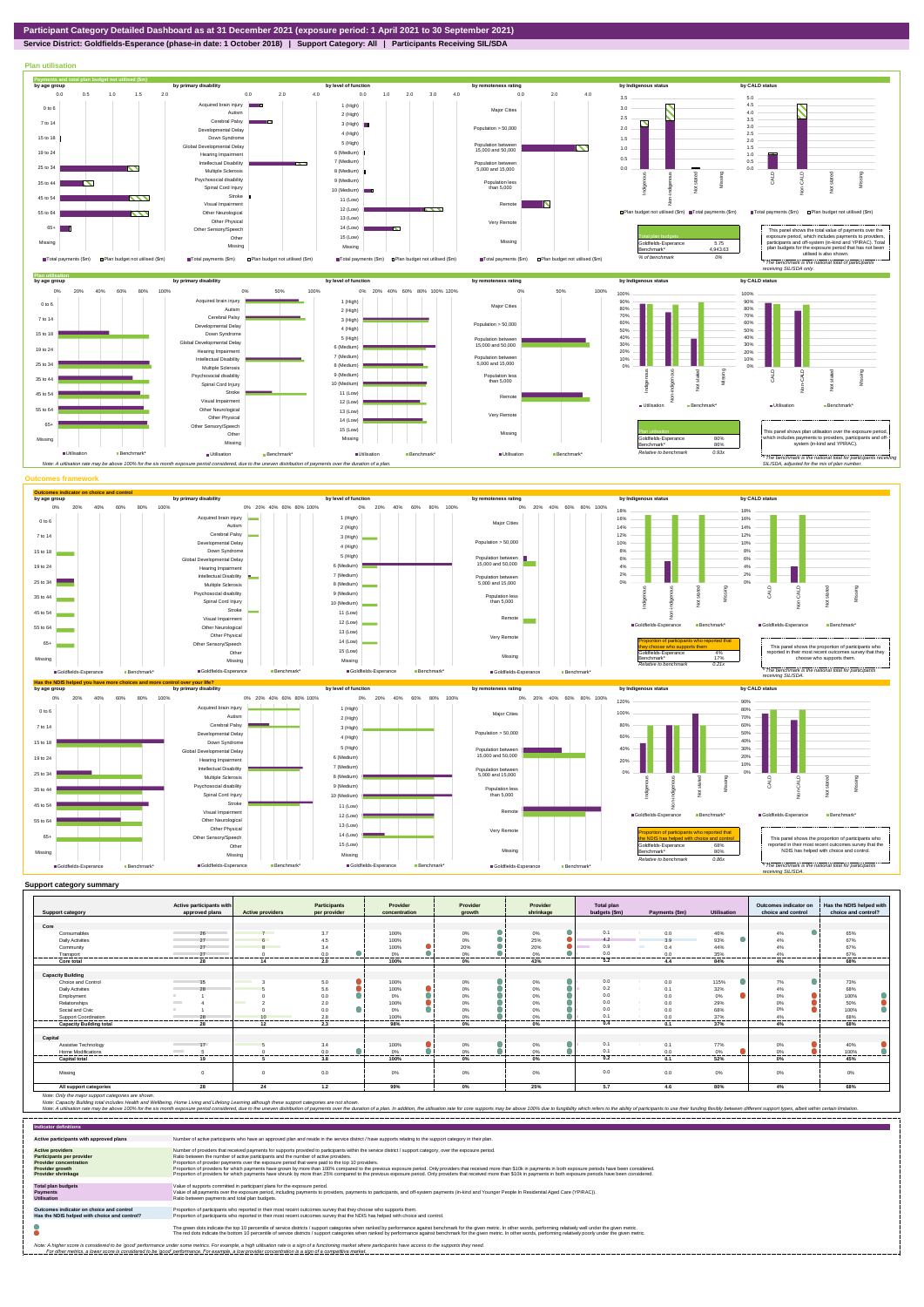**Service District: Goldfields-Esperance (phase-in date: 1 October 2018) | Support Category: All | Participants Not Receiving SIL/SDA**